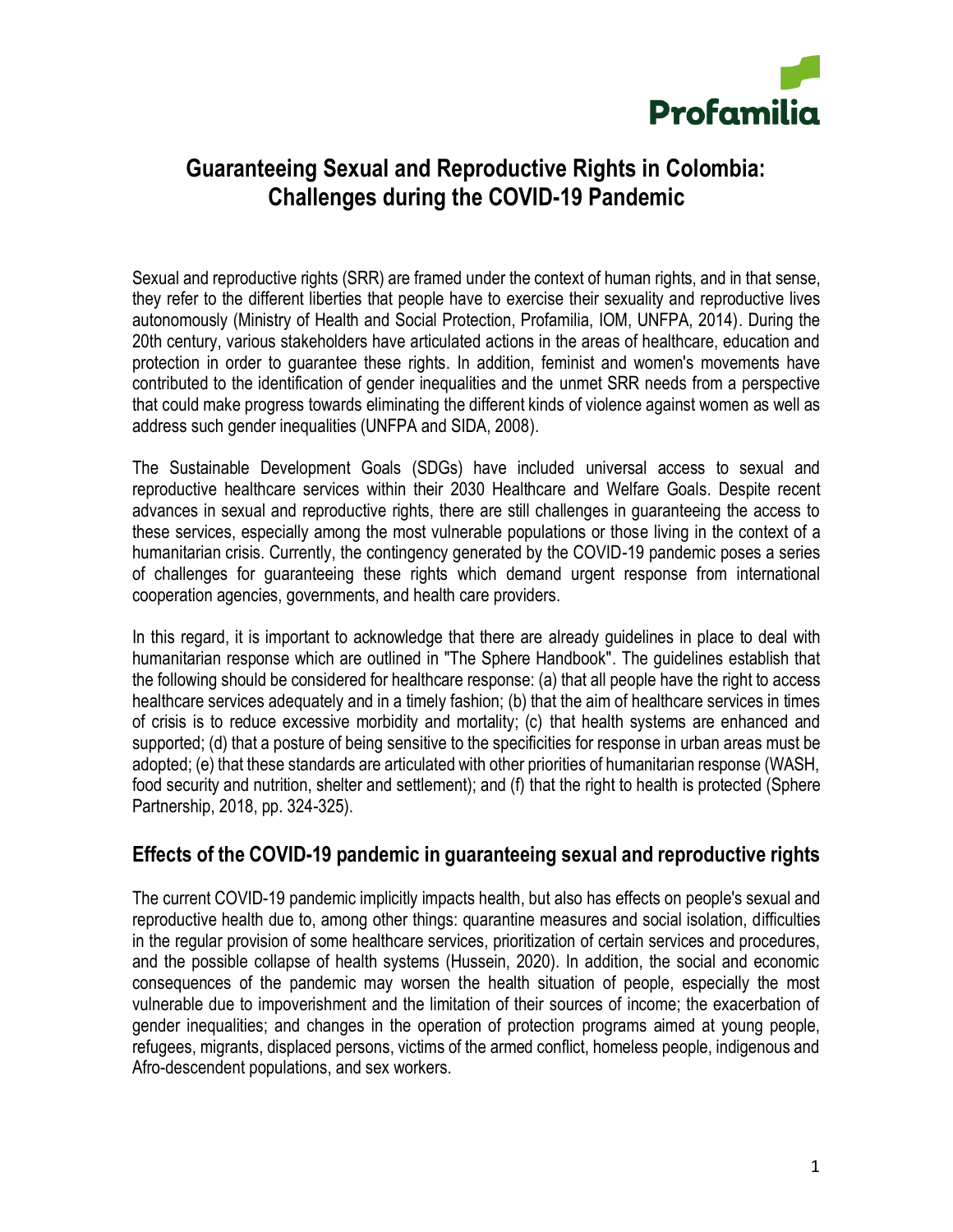

Although it is true that a comprehensive overview of the situation does not yet exist and there is an urgent need to produce new scientific evidence on the subject, the World Health Organization (WHO, 2020), UNFPA (2020) and other international agencies have pointed out possible effects that this pandemic could have on guaranteeing sexual and reproductive rights. Among these effects it is relevant to consider the following:

#### **Health systems**

Since the beginning of the epidemic in China, there has been a focus on the need to prepare health systems and increase their resilience as it has been done in the past (Heymann and Shindo, 2020). However, the state of emergency has prompted health systems changing priorities, including the cancellation of elective procedures (e.g., vasectomies and tubal ligations), changes in the scheduling and availability of services (e.g., postponing appointments), limited availability of some medications due to government purchasing prioritization (Ahmed and Sonfield, 2020; Elbe and Long, 2014), as well as difficulties in the access to supplies for family planning and menstrual hygiene management (UNFPA, 2020).

In general, sexual and reproductive health needs are permanent, so these changes have an effect on issues such as access to contraceptive methods, safe abortion services, and the supplies needed for the prevention and management of sexually transmitted Diseases (STDs).

#### **Provision of services for a quarantined population**

One of the main strategies adopted by governments around the world to respond to the COVID-19 pandemic is social isolation and quarantine measures. There are differences between countries in the regulations governing this process, but in general there are no restrictions on access to health services. However, since all people, especially those of reproductive age, have sexual and reproductive health needs that must be addressed in a timely manner, healthcare providers face challenges in delivering these services to a population that has been encouraged (or forced) not to leave their homes.

In order to reduce the spread of the disease, various countries have organized at-home primary healthcare services, which seek to treat people who have COVID-19, but do not require immediate hospital admission (Mahased, 2020). Similarly, other health needs such as access to some contraceptive methods or General Practice consultations can be adapted to this model of primary healthcare, bringing the services closer to the people who need them and reducing the risks of contracting the disease (suppression). To this end, some studies have drawn attention to the importance of remote healthcare as a strategy to address this emergency (Smith et. al., 2020; Hollander and Carr, 2020).

#### **Gender Equality**

Different stakeholders have pointed out the differentiated effects that epidemics, and that the COVID-19 pandemic may have on women. In this regard, the following issues have been emphasized: traditional gender roles often mean that women and girls are expected to assume care work inside and outside the home, exposing them to the epidemic (CARE, 2020); women are at the front lines of the response, representing a significant percentage (approximately 70%) of health care providers and care workers (UN Women, 2020; UNFPA, 2020); increasing tensions in households as a result of social isolation, quarantine and pressure generated by the epidemic put women at greater risk of sexual, domestic, economic and psychological violence.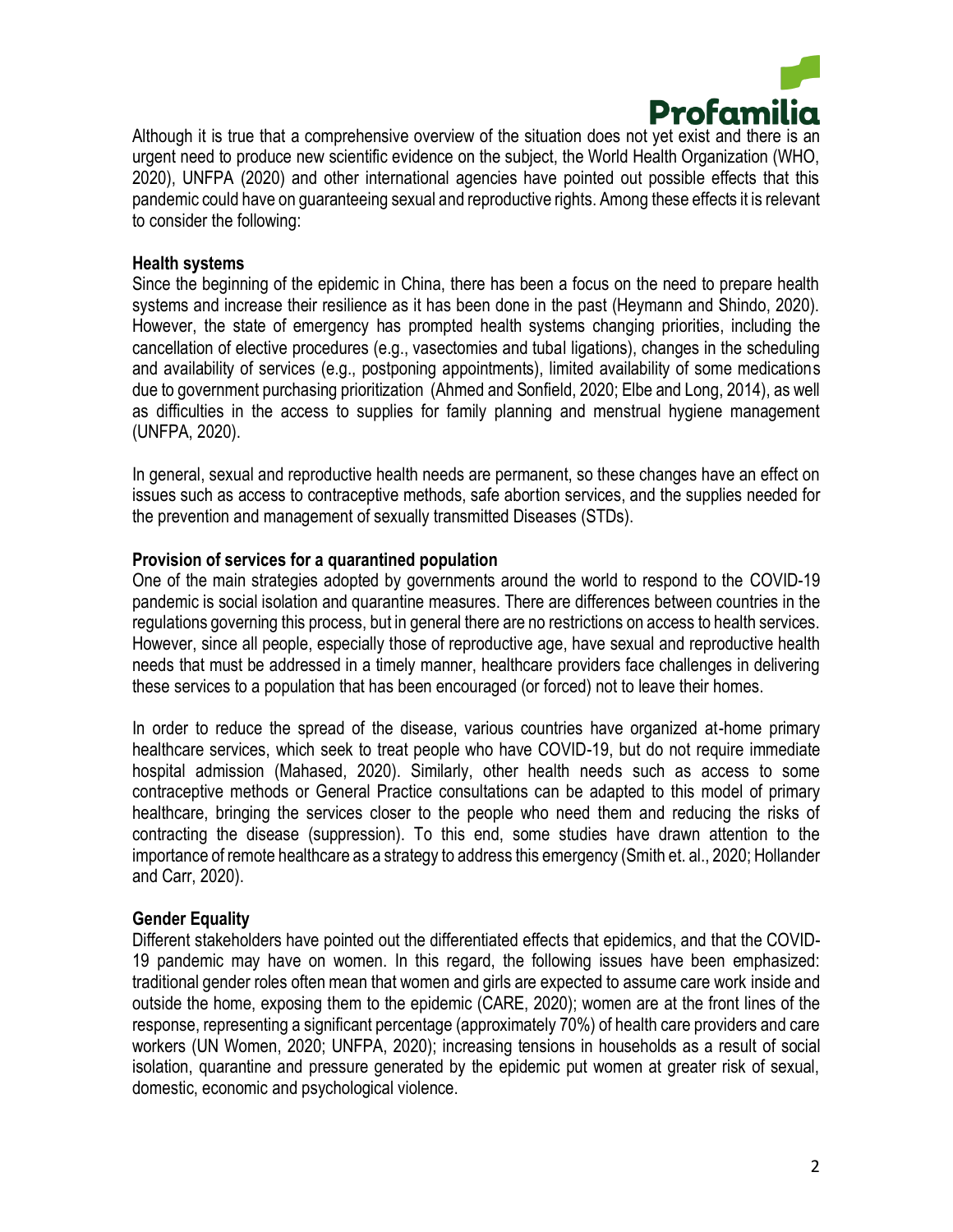

Pandemics succeed in exacerbating existing social inequalities and vulnerabilities; therefore, it is essential that responses to this pandemic include a gender-sensitive approach to the consequences it brings on women and girls, as well as to the negative effects that some of the measures necessary for the suppression and mitigation of the virus may bring about.

### **Prioritization of sexual and reproductive health needs**

The Inter-Agency Working Group on Reproductive Health in Crisis (IAWG, 2019), has worked for several years on the design of the Minimum Initial Service Package (MISP) in sexual and reproductive health during humanitarian crisis. This package includes a series of actions aimed at saving lives under a crisis by meeting people's most urgent sexual and reproductive health needs. It is expected that this package will be implemented in the first 48 hours of the emergency and maintained for the first 30 days of the emergency. In addition, it is structured around six objectives:

- 1. Identifying an organization in charge of implementing the package.
- 2. Preventing sexual violence and responding to the needs of survivors.
- 3. Preventing transmission and reducing morbidity and mortality due to HIV and other STDs.
- 4. Preventing excess maternal and newborn morbidity and mortality.
- 5. Preventing unintended pregnancies.
- 6. Planning for comprehensive sexual and reproductive healthcare services as part of primary healthcare.

The importance of these objectives is that they allow the rapid identification of priorities to be addressed in the current emergency generated by COVID-19. However, it is of great importance to recognize the particularities of the current context in order to adapt objectives to the needs, identities and circumstances of people, especially those who are in a greater state of vulnerability, some of whom are young people, refugees, migrants, displaced persons, victims of the armed conflict, homeless, indigenous and Afro-descendent populations, or sex workers.

# **Strategies for the response to the sexual and reproductive health emergency**

The strategies presented below are aligned with the MISP objectives and existing information about the potential effect of the COVID-19 pandemic on SRRs, as well as the evidence that is available based on previous experience with other epidemics.

#### **Objective 1: Identifying an organization in charge of implementing the package**

To date, the Ministry of Health and Social Protection has produced 24 technical documents guiding the response to COVID-19. Among these guidelines there are recommendations for the care people with disabilities, their families and caregivers; guidelines for the prevention, containment and mitigation of the virus in the elderly; mental health protection during the outbreak; guidelines for the prevention of infection for people who provide social assistance and for healthcare personnel, etc (Ministry of Health and Social Protection, 2020). As expected, most of these guidelines are aimed at the actions of healthcare service personnel in the preparation, diagnosis, and care of the virus. However, as the emergency continues, it is essential to work in an articulated manner to make the effects the COVID-19 has on sexual and reproductive health more visible.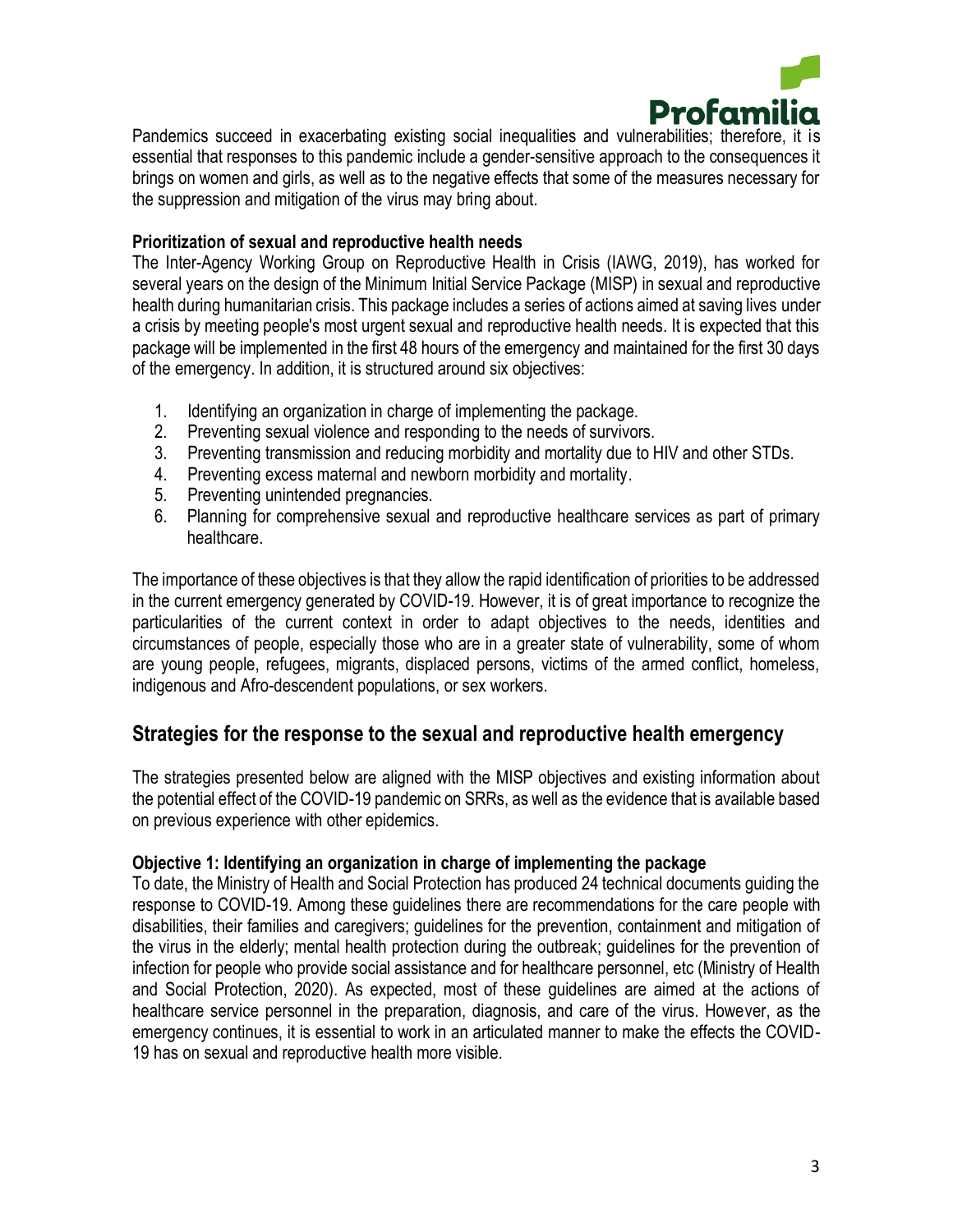

### **Objective 2: Preventing sexual violence and responding to the needs of survivors**

Since the beginning of the emergency in Colombia, attention has been drawn to the fact that many of the responses may have differential negative effects on women and girls. These include situations that increase women's risk of sexual violence (UNFPA, 2020): isolation exposes women to violence from their partners and family members; it restricts access to support networks in the event of a violent incident (WHO, 2020); it generates precarious consequences for sex workers who lose negotiating power with their clients (Butterfly and Maggies, 2020); and finally, it exposes women who are victims of human trafficking. To this end, it is necessary to work on protection measures for those people who are exposed, in addition to strengthening the care channels for victims, including referral and counterreferral systems and the availability of resources - both human and economic - necessary for the comprehensive health care of victims and survivors of sexual violence (UNFPA, 2020a).

### **Objective 3: Preventing transmission and reducing morbidity and mortality due to HIV and other STIs**

UNFPA (2020) has warned that during the outbreak some resources for sexual and reproductive healthcare may be diverted to address the COVID-19 pandemic, this may result in difficulties in the provision of necessary supplies and medications to prevent, diagnose and treat sexually transmitted diseases. However, the effects of this virus on STDs have not yet been thoroughly analyzed. It is essential to understand that COVID-19 is not a sexually transmitted infections, but given the various ways in which it is transmitted, it is possible that the virus can be transmitted during sexual intercourse as a result of proximity between people. In response to this issue, efforts must be made to guarantee the diagnosis and treatment of people with STIs as well as encouraging campaigns that allow for the identification of the relationship between sexuality and the transmission of COVID-19. A pioneering example on the subject has been provided by the New York City Department of Health (NYC Health Department, 2020) and a guide prepared by Ministry of Health and Social Protection (2020a), which offers some recommendations on how to prevent infection during sexual intercourse.

#### **Objective 4: Preventing excess maternal and newborn morbidity and mortality**

Most of the information regarding the effects of COVID-19 and Sexual and Reproductive Health has concerned pregnant women and newborns. The MERS and SARS viruses are known to have negative effects on pregnancies including causing miscarriages, premature births, fetal growth restriction and maternal deaths (Favre, et al, 2020); in spite of this, there is insufficient evidence on the effects of COVID-19 on pregnant women and their fetuses. Attention has been drawn to the importance of giving priority to pregnant women with respiratory diseases (UNFPA, 2020) and acknowledging that pregnancy can lead to changes in the immune system of pregnant women associated with stronger viral symptoms, particularly during the last months of pregnancy (Royal College of Obstetricians and Gynecologists, 2020). In this sense, pregnant women are advised to maintain social distancing, however, it is necessary to identify strategies to continue providing antenatal controls without exposing them to the virus in order to ensure that the mother and the newborn remain healthy. Currently, and following the guidelines of the Ministry of Health and Social Protection (2020b), the Benefit Plans Managing Entities (BPMEs) must continue to implement these controls through remote healthcare and home care strategies.

#### **Objective 5: Preventing unintended pregnancies.**

Preventing unintended pregnancies involves ensuring access to contraceptive methods and safe abortion. Quarantine and social distancing strategies can lead to individuals or healthcare providers deciding to delay procedures such as vasectomies and tubal ligations, and for people to face difficulties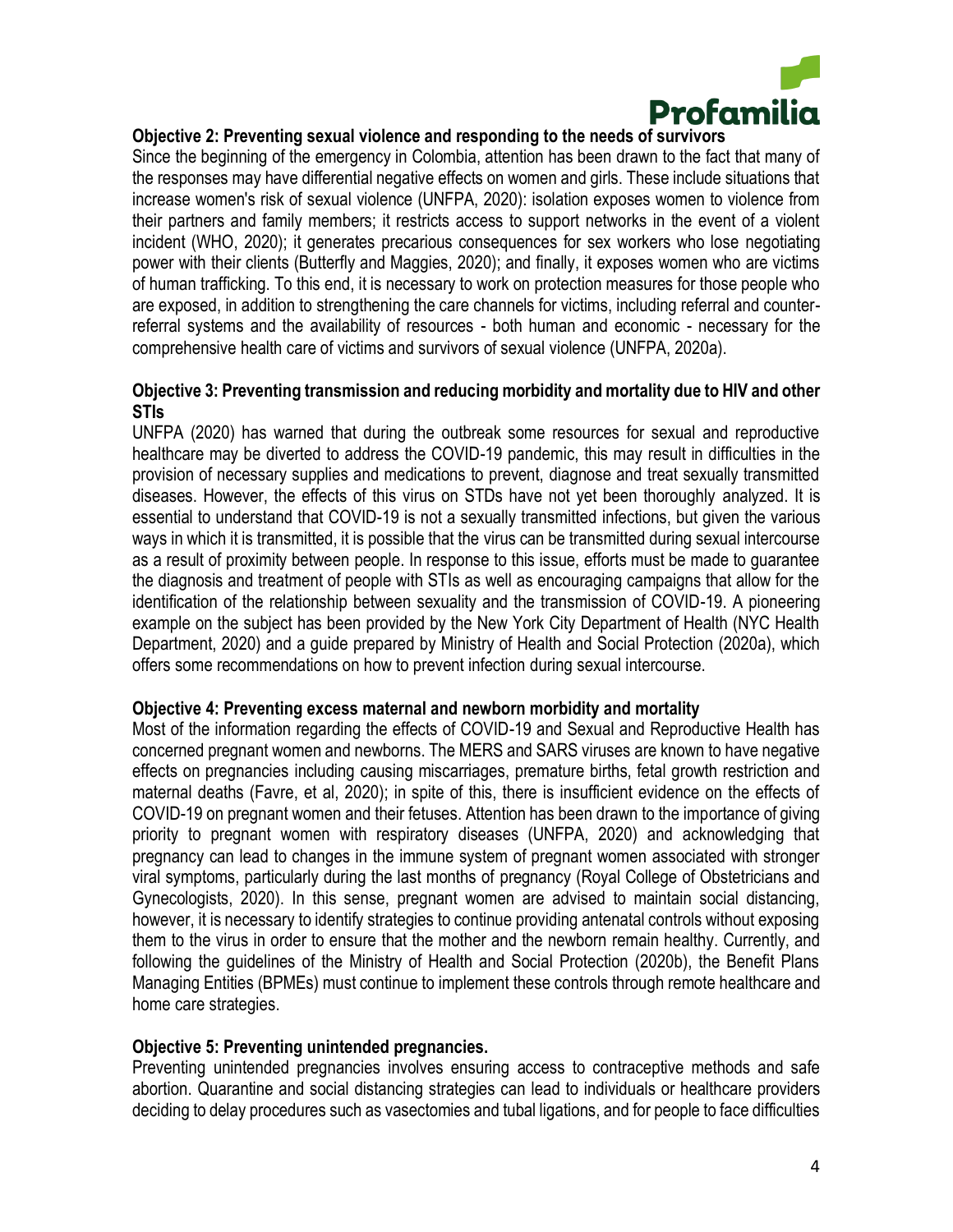

in obtaining access to contraceptive methods and abortions. Attention has been drawn to the importance of ensuring ongoing access to contraceptive methods and to pharmacological and surgical abortion services (Jalan, 2020; Ministry of Health and Social Protection, 2020a; Ministry of Health and Social Protection, 2020b), even taking into account the effects of these services timing on people's lives (Action Canada for Sexual Health and Rights, 2020). In the United Kingdom, consideration has been given to ensuring the right to abortion through remote healthcare strategies that prevent people from having to travel to a healthcare facility.

In Colombia, the Ministry of Health and Social Protection has stated that the EPSs and IPSs (social security health service providers) must make the necessary adjustments to continue providing abortion services (Ministry of Health and Social Protection, 2020, p. 5), which means that in the meantime people are allowed to travel to seek these services. Preventing unwanted pregnancies in the current COVID-19 pandemic involves innovative primary healthcare strategies that allow people to continue making autonomous decisions about their reproduction.

### **Objective 6: Planning for comprehensive sexual and reproductive healthcare services as part of primary healthcare**.

The emergency generated by the COVID-19 pandemic points to new challenges for health systems, particularly in terms of how primary health care can be provided in contexts where the majority of the population is expected to remain at home or sheltered. This implies the articulation of remote healthcare and home-visiting strategies that would offer a comprehensive approach to sexual and reproductive health (e.g., remote or domestic visits to care for people at home). It is true that not everything can be done from home, but the current moment of the epidemic draws attention to the importance of bringing health services closer to people through tools that reduce contact without neglecting sexual and reproductive health needs. In addition, the planning of these services must take into account people's identities, needs and circumstances, recognizing that women, girls, refugees and migrants, low-income populations, people working informally and sex workers are exposed to greater vulnerabilities that translate into negative outcomes in their sexual and reproductive health.

# **Recommendations**

- The current COVID-19 pandemic represents a series of challenges to quarantee people's sexual and reproductive rights, and service providers must identify strategies to address these challenges.
- It is important to adapt healthcare services to people's needs, identities and circumstances during the pandemic, considering that there are people who are more exposed to the transmission of COVID-19 as well as obstacles to addressing their sexual and reproductive health needs.
- The COVID-19 emergency requires that different sectors work together to allow for the resolution of the sexual and reproductive health needs of a population that is expected to observe the lock-down decrees.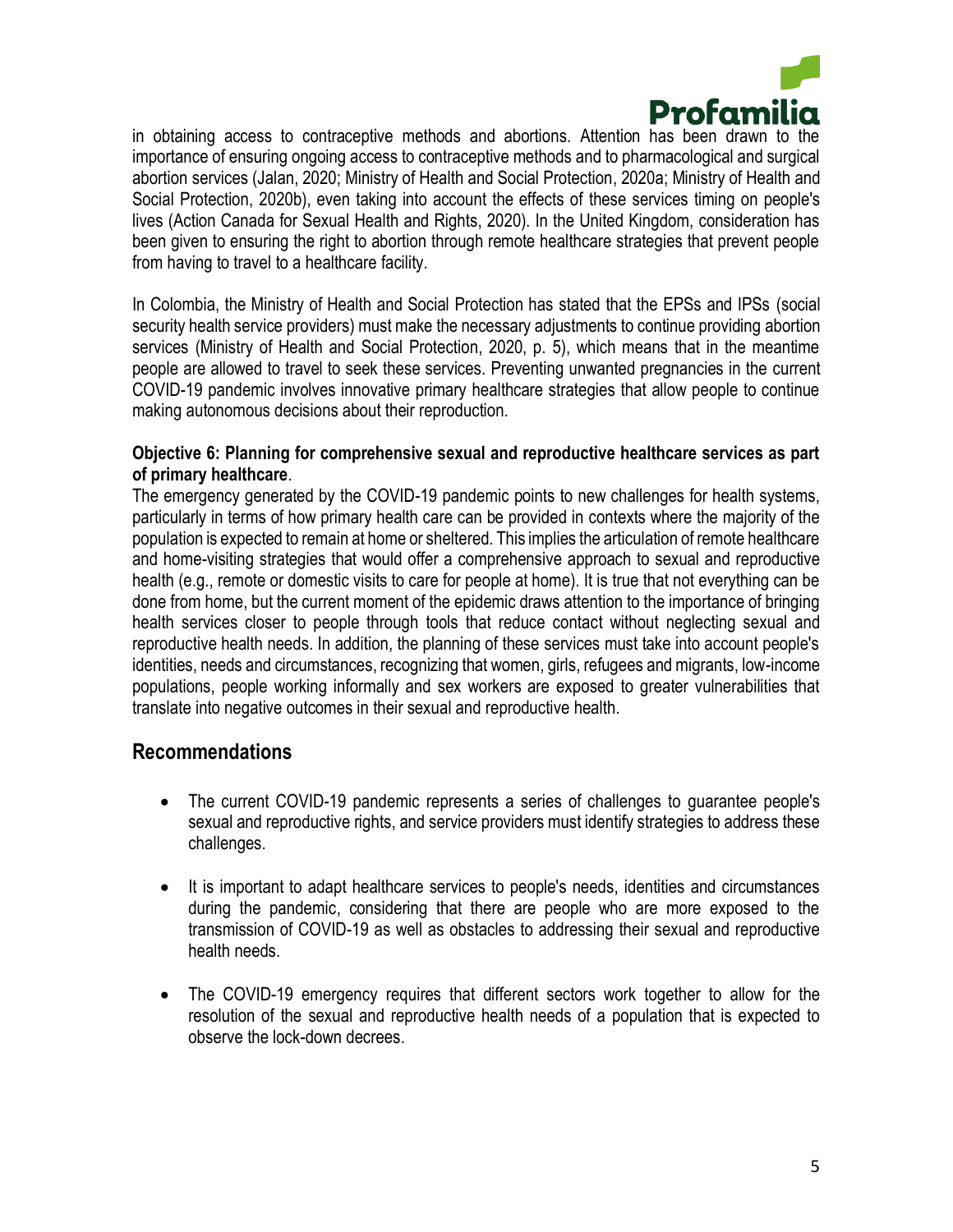

- Although public health is currently focused on the response to the COVID-19 pandemic, this does not mean that other health needs have disappeared. Sexual and reproductive health needs do not come to a halt because of the current situation.
- There are international quidelines that identify key sexual and reproductive health issues that must be addressed during an emergency and that can be applied and adapted to the current COVID-19 pandemic.
- The COVID-19 pandemic must be addressed from a gender perspective since women are known to be at greater risk of infection, of becoming victims of gender-based violence including sexual violence, and are likely to take on the burden of domestic work and care within their homes.
- There is a need to continue generating evidence and research on the effects of COVID-19 on people's sexual and reproductive health, both in terms of the disease and the measures available public health and governments take to respond to it.
- Quarantine and confinement increase the risk of continued physical, sexual and psychological violence against women living with abusive partners.
- Work must be done to develop guidelines for addressing sexual and reproductive health and guaranteeing sexual and reproductive rights during this pandemic.
- It is essential to ensure access to the medications that are necessary for sexual and reproductive health, including contraceptive methods, pharmacological methods of abortion and treatments for sexually transmitted diseases.
- Provide supplies for the management of menstrual hygiene, especially among the most vulnerable communities.
- Generate technical guidelines that prevent maternal morbidity and mortality and the spread of infection to newborns.
- The Benefit Plans Managing Entities (BPMEs), EPSs and IPSs should facilitate the provision of sexual and reproductive health services, mitigating the negative effects that the COVID-19 pandemic can have on people's sexual and reproductive rights.
- Identify strategies for the provision of health services that can be provided through primary care for populations in isolation or quarantine (remote healthcare, home care, partnerships with pharmacies, among others).
- The COVID-19 pandemic cannot impose a reversal of the achievements made so far in regard to guaranteeing the sexual and reproductive rights of the population.

### **References**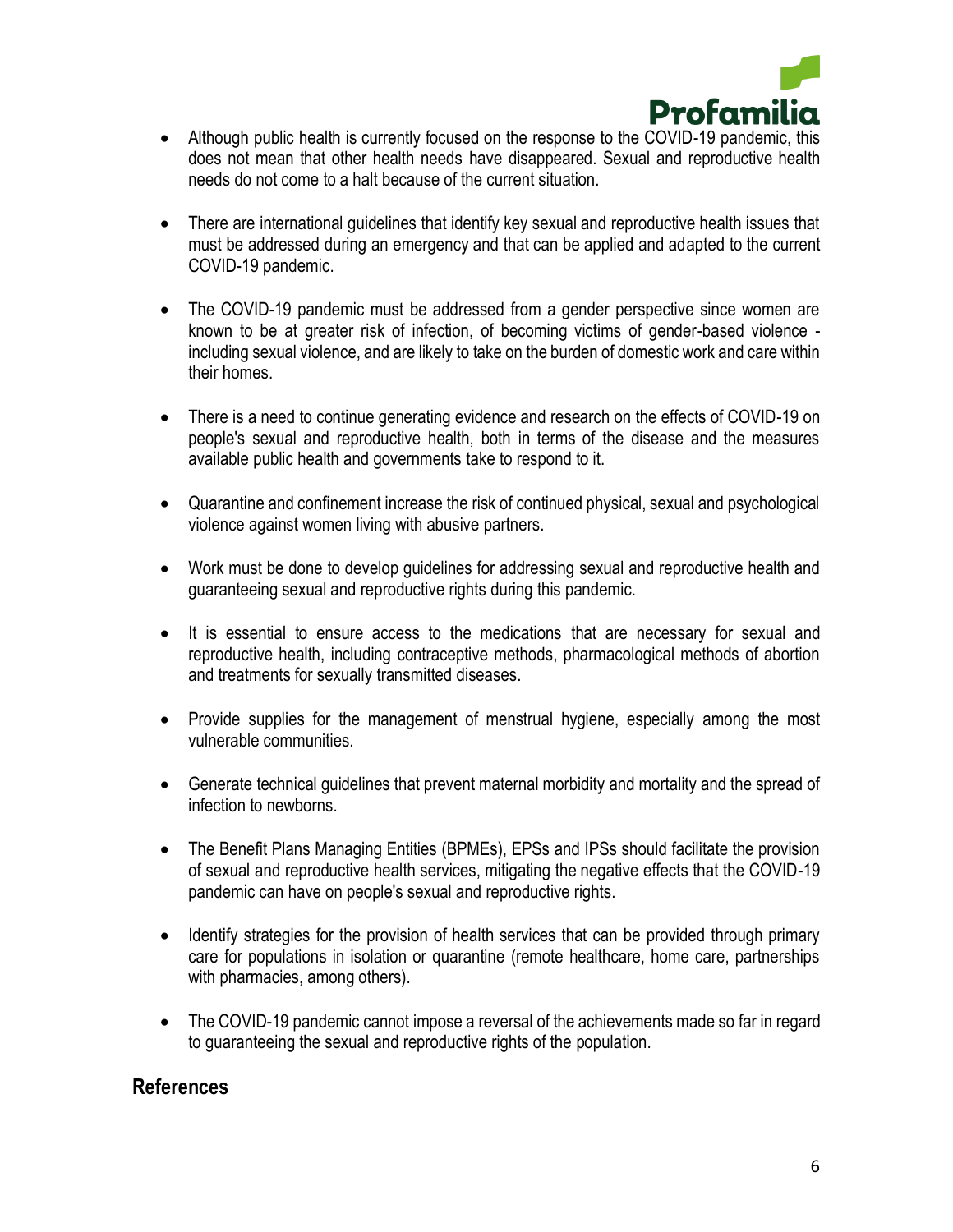

Action Canada for Sexual Health and Rights (2020). "Joint Statement on essential abortion care during COVID-19" en Action Canada for Sexual Health and Rights (Sitio web). Retrieved from: [https://www.actioncanadashr.org/news/2020-03-20-joint-statement-essential-abortion-care-during](https://www.actioncanadashr.org/news/2020-03-20-joint-statement-essential-abortion-care-during-covid-19)[covid-19](https://www.actioncanadashr.org/news/2020-03-20-joint-statement-essential-abortion-care-during-covid-19)

Ahmed, Zara y Sonfield, Adam (2020). "The COVID-19 Outbreak: Potential Fallout for Sexual and Reproductive Health and Rights". *Policy analysis from Gutmacher Institute*. Retrieved from: [https://www.guttmacher.org/article/2020/03/covid-19-outbreak-potential-fallout-sexual-and](https://www.guttmacher.org/article/2020/03/covid-19-outbreak-potential-fallout-sexual-and-reproductive-health-and-rights)[reproductive-health-and-rights](https://www.guttmacher.org/article/2020/03/covid-19-outbreak-potential-fallout-sexual-and-reproductive-health-and-rights)

Asociación Esfera (2018). *El manual esfera* (Cuarta edición). Ginebra: Asociación Esfera. Retrieved from:<https://spherestandards.org/wp-content/uploads/El-manual-Esfera-2018-ES.pdf>

Butterfly y Maggies (2020) Sex work COVID-19: Guidelines for Sex Workers, Clients, Third parties and allies. Toronto: Butterfly Asian and Migrant Sex Workers Support Network and Maggie's Toronto Sex Workers Action Project. Retrieved from: <https://drive.google.com/file/d/1ymJ5motdh0zh453-wFs1p4syL3koC2dD/view>

Care (2020) *Gender implications of COVID-19 Outbreak in development and humanitarian*  **settings.** The control of the control of the control of the control of the control of the control of the control of the control of the control of the control of the control of the control of the control of the control of [https://www.care.org/sites/default/files/gendered\\_implications\\_of\\_covid-19\\_-\\_full\\_paper.pdf](https://www.care.org/sites/default/files/gendered_implications_of_covid-19_-_full_paper.pdf)

Elbe, S., Roemer-Mahler, A., & Long, C. (2014). Securing circulation pharmaceutically: Antiviral stockpiling and pandemic preparedness in the European Union. *Security Dialogue*, *45*(5), 440– 457. <https://doi.org/10.1177/0967010614530072>

Fevre, G. et. al. (2020). "Guielines for pregnant women with suspected SARS-CoV-2 infection. En The Lancet Infect. Dis 2020, Marzo 3. Retrieved from: [https://www.thelancet.com/journals/laninf/article/PIIS1473-3099\(20\)30157-2/fulltext](https://www.thelancet.com/journals/laninf/article/PIIS1473-3099(20)30157-2/fulltext)

Heyman, David y Shindo, Nakhoko (2020) "COVID-19 What is next for public health?" en *The Lancet*, Vol. 395, Febrero 22 del 2020, DOI: https://doi.org/10.1016/ S0140-6736(20)30374-3. Retrieved from: <https://www.thelancet.com/action/showPdf?pii=S0140-6736%2820%2930374-3>

Hollander, J. y Carr, B (2020) "Virtually perfect: Telemedicine for COVID-19" en New England Journal of Medicine March, 11 - 2020. DOI: 10.1056/NEJMp2003539, Retrieved from: <https://www.nejm.org/doi/full/10.1056/NEJMp2003539>

Hussein, Julia (2020). COVID-19: "What implications for sexual and reproductive health and rights globally?". En: Sexual and Reproductive Health Matters, DOI: 10.1080/26410397.2020.1746065. Retrieved from: the contract of the contract of the contract of the contract of the contract of the contract of the contract of the contract of the contract of the contract of the contract of the contract of the contract o

<https://www.tandfonline.com/doi/pdf/10.1080/26410397.2020.1746065?needAccess=true>

IAWG (2019). *Minimum Initial Service Package for Sexual and Reproductive Health in Crisis.* (Quick Reference). *Retrieved from: [https://cdn.iawg.rygn.io/documents/MISP-Reference-](https://cdn.iawg.rygn.io/documents/MISP-Reference-English.pdf?mtime=20200322131752&focal=none)[English.pdf?mtime=20200322131752&focal=none](https://cdn.iawg.rygn.io/documents/MISP-Reference-English.pdf?mtime=20200322131752&focal=none)*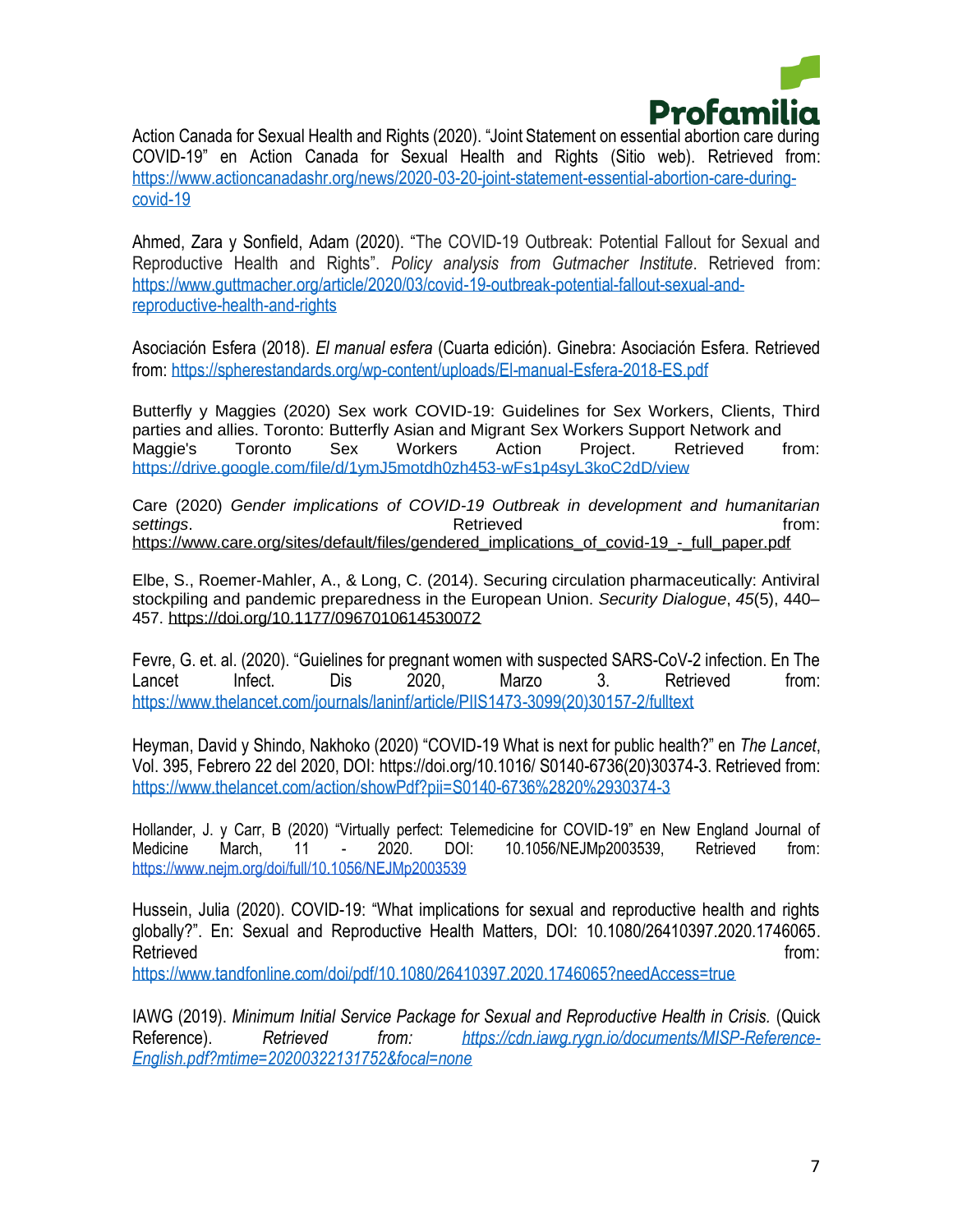

Jalan, S. (2020) "Addressing sexual and reproductive health and rights in the COVID-19 epidemic" en *United Nations Foundation (sitio web).* Retrieved from: [https://unfoundation.org/blog/post/addressing](https://unfoundation.org/blog/post/addressing-sexual-and-reproductive-health-and-rights-in-the-covid-19-pandemic/)[sexual-and-reproductive-health-and-rights-in-the-covid-19-pandemic/](https://unfoundation.org/blog/post/addressing-sexual-and-reproductive-health-and-rights-in-the-covid-19-pandemic/)

MSPS, Profamilia, IOM, UNFPA (2014). *Política Nacional de Sexualidad, Derechos Sexuales y Derechos Reproductivos.* Bogotá: MSPS. Retrieved from: [https://www.minsalud.gov.co/sites/rid/Lists/BibliotecaDigital/RIDE/DE/LIBRO%20POLITICA%20SEX](https://www.minsalud.gov.co/sites/rid/Lists/BibliotecaDigital/RIDE/DE/LIBRO%20POLITICA%20SEXUAL%20SEPT%2010.pdf) [UAL%20SEPT%2010.pdf](https://www.minsalud.gov.co/sites/rid/Lists/BibliotecaDigital/RIDE/DE/LIBRO%20POLITICA%20SEXUAL%20SEPT%2010.pdf)

MSPS (2020). Documentos técnicos Coronavirus (COVID-19). Retrieved from: [https://www.minsalud.gov.co/salud/publica/PET/Paginas/Covid-19\\_copia.aspx](https://www.minsalud.gov.co/salud/publica/PET/Paginas/Covid-19_copia.aspx)

MSPS (2020a) "ABC sobre las relaciones sexuales y la enfermedad por Coronavirus (covid-19)" en *Ministerio de Salud y Protección Social* (Sitio web). Retrieved from: https://www.minsalud.gov.co/Paginas/ABC-sobre-las-relaciones-sexuales-y-las-enfermedades-porcoronavirus-(COVID-19).aspx

MSPS (2020b) "Lineamientos provisionales para la atención en salud de las gestantes, recién nacidos y para la lactancia materna, en el contexto de la pandemia de COVID-19 en Colombia" en *Ministerio de Salud y Protección Social* (Sitio web). Retrieved from: <https://www.minsalud.gov.co/Ministerio/Institucional/Procesos%20y%20procedimientos/GIPS14.pdf>

Mahase, Elisabeth (2020). "Covid-19: out-of-hours providers are drafted in to manage non-urgent patients in community" *BMJ 2020; 368:m959* Retrieved from: <https://www.bmj.com/content/bmj/368/bmj.m959.full.pdf>

NYC Health Department (2020). *Sex and Coronavirus Disease (COVID-19).* Documento de recomendaciones. Retrieved from: https://www1.nyc.gov/assets/doh/downloads/pdf/imm/covid-sexguidance.pdf

Royal College of Obstetricians and Gynecologists (2020). *Coronavirus (COVID-19) Infection in pregnancy.* Retrieved from: [https://www.rcog.org.uk/globalassets/documents/guidelines/2020-03-21](https://www.rcog.org.uk/globalassets/documents/guidelines/2020-03-21-covid19-pregnancy-guidance-23.pdf) [covid19-pregnancy-guidance-23.pdf](https://www.rcog.org.uk/globalassets/documents/guidelines/2020-03-21-covid19-pregnancy-guidance-23.pdf)

Smith, A. C., et. al (2020). Telehealth for global emergencies: Implications for coronavirus disease 2019 (COVID-19). Journal of Telemedicine and Telecare. <https://doi.org/10.1177/1357633X20916567>

UNFPA and SIDA (2008) *Los derechos reproductivos son derechos humanos.* San José: Instituto Interamericano de derechos humanos. Retrieved from: [https://lac.unfpa.org/sites/default/files/pub](https://lac.unfpa.org/sites/default/files/pub-pdf/Libro%201.%20Los%20derechos%20reproductivos-DH.pdf)[pdf/Libro%201.%20Los%20derechos%20reproductivos-DH.pdf](https://lac.unfpa.org/sites/default/files/pub-pdf/Libro%201.%20Los%20derechos%20reproductivos-DH.pdf)

UNFPA (2020). *Un enfoque de género: proteger la salud y los derechos sexuales y reproductivos y promover la igualdad de género* (Informe técnico)*.* Retrieved from: *<https://www.unfpa.org/es/resources/covid-19-un-enfoque-de-género>*

UNFPA (2020a). *Gender Equality and Addressing Gender-based Violence (GBV) and Coronavirus Disease (COVID-19) Prevention, Protection and Response.* UNFPA Interim Technical Brief. Retrieved